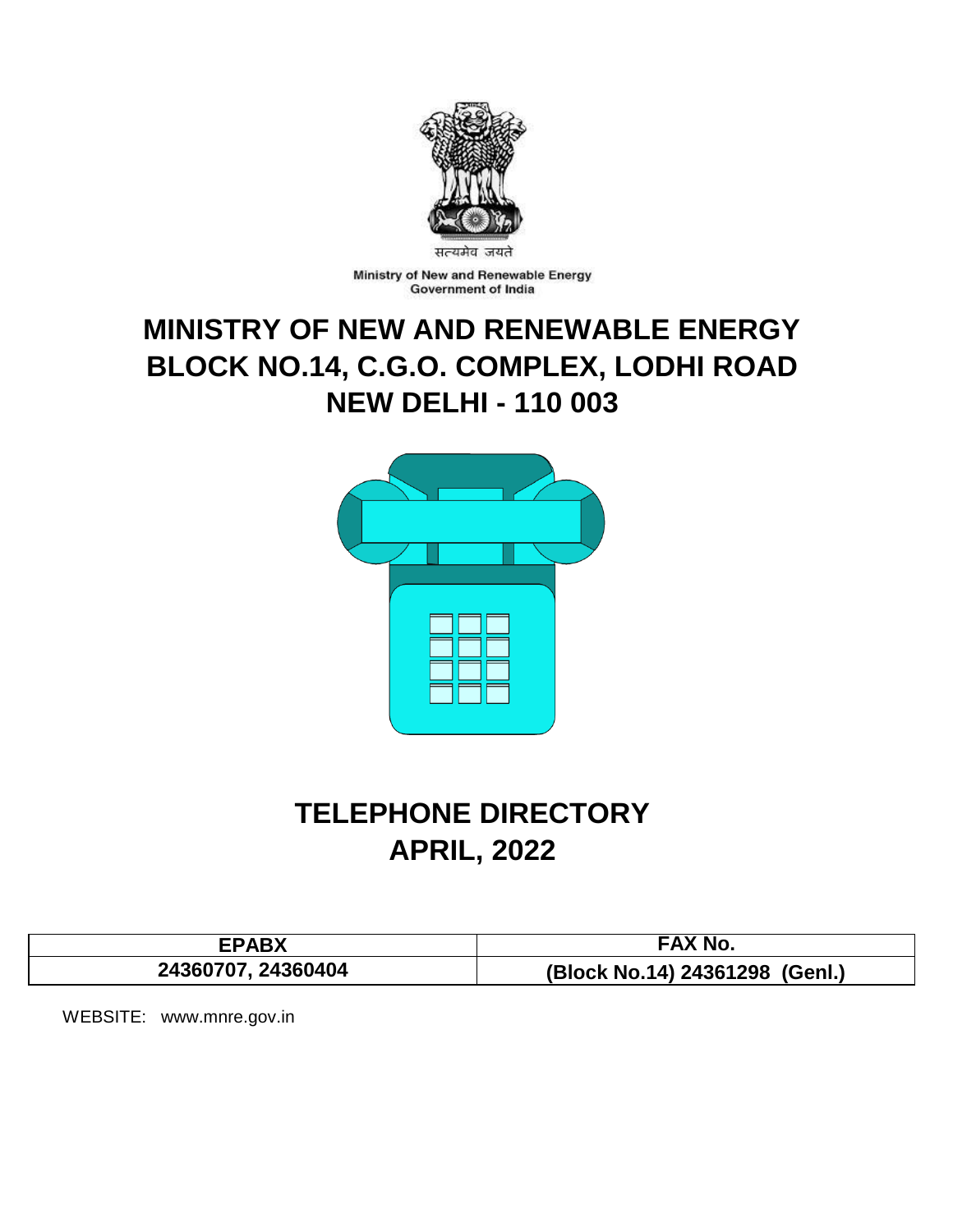| <b>NAME &amp; DESIGNATION(Sh./Ms.)</b>          | I.C          | <b>ROOM NO</b>                      | <b>OFFICE</b>                                        | <b>EMAIL ID</b>                                              |
|-------------------------------------------------|--------------|-------------------------------------|------------------------------------------------------|--------------------------------------------------------------|
|                                                 |              | <b>MINISTER'S OFFICE</b>            |                                                      |                                                              |
| RAJ KUMAR SINGH, MINISTER                       |              | <b>MINISTER</b>                     |                                                      |                                                              |
|                                                 |              | 118<br>117                          | <b>MNRE</b><br>24360396                              | raj[dot]ksingh[at]gov[dot]in                                 |
| MANOJ KUMAR SINGH,<br>PRIVATE SECRETARY         | 2123         |                                     | 24360774<br>24361193                                 | manoj[dot]ksingh82[at]gov[dot]in                             |
| RAVINDER KUMAR SINGH.<br><b>OSD TO MINISTER</b> | 2122         | 116                                 | 24362554 (Fax)<br>M/o Power                          | raviksin[at]gmail[dot]com                                    |
| D.K. PANDEY, UNDER SECRETARY                    | 2115         | 115                                 | 23717474 23719205                                    | dhirendrak[dot]pandey[at]nic[dot]in                          |
| RAJU GOSWAMI, PPS                               | 2126         | 114                                 | 23710411 23710065                                    | raju[dot]goswami12[at]nic[dot]in                             |
| <b>MINISTER'S STAFF</b>                         | 2112/2126    | 114, 113                            | (Fax)                                                |                                                              |
|                                                 |              | <b>MINISTER OF STATE'S OFFICE</b>   |                                                      |                                                              |
| <b>BHAGWANTH KHUBA, MINISTER OF STATE</b>       | 2205         | 202                                 | 011-24360359<br>24367861 (Fax)                       | mos-mnre[at]gov[dot]in                                       |
| DR. SHANTESHWAR SWAMI, PS TO MOS                | 2207         | 204                                 | MNRE-011-24368581<br>M/o (C&F) 011-<br>23381768/2364 | shanteshwar[dot]r[dot]swami[at]incometax[dot]gov[dot]in      |
| AMARESHWAR PATIL, APS TO MOS                    | 2207         | 204                                 | 011-24368581                                         | amareshwar[dot]patil[at]gov[dot]in                           |
| S.P SINGH, PPS                                  | 2209         | 201                                 | 011-24360359<br>24367861 (Fax)                       | shripal[dot]singh[at]nic[dot]in                              |
|                                                 |              | <b>MNRE HEADQUARTER</b>             |                                                      |                                                              |
| <b>NAME &amp; DESIGNATION(Sh./Ms.)</b>          | I.C          | <b>ROOM B-14</b>                    | <b>OFFICE</b>                                        | <b>EMAIL ID.</b>                                             |
|                                                 |              | <b>SECRETARY</b>                    |                                                      |                                                              |
| <b>INDU SHEKHAR CHATURVEDI</b>                  | 2102         | 102                                 | 2436-1481<br>2436-2772<br>24367329(Fax)              | secy-mnre[at]nic[dot]in                                      |
|                                                 |              | <b>SECRETARY'S OFFICE</b>           |                                                      |                                                              |
| K.S. SUBRAMANIAN, Sr. PPS                       | 2101         | 101                                 | 2436-1481<br>2436-2772                               | subu[at]nic[dot]in                                           |
| A.K DAS, PS                                     | 2104         | 101                                 | 24367329 (Fax)                                       | dasak[dot]mnre[at]gov[dot]in                                 |
| VIMALENDRA ANAND PATWARDHAN                     | 2222         | 219                                 | JOINT SECRETARY AND FINANCIAL ADVISER<br>24362308    | faoffice[dot]mnre[at]gov[dot]in                              |
| MATHEW JOSEPH, PPS                              | 2228         | 217                                 | 24362308                                             | joseph[dot]methew09[at]gov[dot]in                            |
|                                                 |              | <b>JOINT SECRETARIES</b>            |                                                      |                                                              |
| DR. VANDANA KUMAR                               | 2211         | 207                                 | 24362288                                             | vandanak[dot]cgda[dot]nic[dot]in, jssolar-mnre[at]gov[dot]in |
| POONAM RANI, Sr. PPS                            | 2213         | 209                                 | 24362288                                             | poonam[dot]rani[at]nic[dot]in                                |
| PA                                              | 2233         | 209                                 | 24362288                                             | kumar[dot]mnre[at]gov[dot]in                                 |
| <b>DINESH DAYANAND JAGDALE</b>                  | 2236         | 203                                 | 24361027, 24367413<br>(Fax)                          | d[dot]jagdale[at]gov[dot]in                                  |
| <b>SUNEEL KUMAR, PPS</b>                        | 2202         | 203                                 | 24361027, 24367413<br>(Fax)                          | suneel[dot]74[at]gov[dot]in                                  |
| PA                                              | 2232         | 203                                 | 24361027, 24367413<br>(Fax)                          | jyoti[dot]sagar[at]nic[dot]in                                |
| <b>LALIT BOHRA</b><br>KANWAR PAUL DOGRA, Sr PPS | 2203         | 206                                 | 24368901                                             | lalit[dot]bohra[at]gov[dot]in                                |
| PA                                              | 2204<br>2208 | 206<br>206                          | 24368901<br>24368901                                 | k[dot]paul[at]nic[dot]in                                     |
|                                                 |              |                                     |                                                      |                                                              |
|                                                 |              | <b>ECONOMIC ADVISER</b>             |                                                      |                                                              |
| J. RAJESH KUMAR                                 | 2235         | 224                                 | 24360885                                             | jrajesh[dot]kumar[at]nic[dot]in                              |
| SATINDER KAUR AHLUWALIA, PPS                    | 2221         | 215<br>CHIEF CONTROLLER OF ACCOUNTS | 24360885                                             | satinder37[dot]mnre[at]gov[dot]in                            |
| <b>ARVIND KUMAR</b>                             |              | Agni, 3rd Floor, Indira Parayaran   | 24695438                                             | cca[dot]mnre[at]gov[dot]in                                   |
|                                                 |              | <b>CHIEF ENGINEER</b>               |                                                      |                                                              |
| <b>IRFAN AHMAD</b><br>PA                        | 2224<br>2229 | 222<br>222                          | 24361151                                             | ahmad[dot]irfan[at]nic[dot]in                                |
|                                                 |              | <b>SCIENTISTS "G"</b>               |                                                      |                                                              |
| DR. PANKAJ SAXENA                               | 2225         | 223                                 | 24362891                                             | spankaj[at]nic[dot]in                                        |
| <b>PPS</b>                                      | 2239         | 218                                 | 24362891                                             | chander[dot]kanta72[at]gov[dot]in                            |
| <b>G. UPADHYAY</b>                              | 2227         | 216                                 | 24364362                                             | upadhyay[at]nic[dot]in                                       |
| PA<br><b>DILIP NIGAM</b>                        | 2244<br>2230 | 216<br>220                          | 24364362<br>24368911                                 | dilipnigam[at]nic[dot]in                                     |
| <b>PS</b>                                       | 2223         | 220                                 | 24368911                                             |                                                              |
| DR. ARUN KUMAR TRIPATHI                         | 2217         | 213                                 | 24361830                                             | aktripathi[at]nic[dot]in                                     |
|                                                 |              |                                     |                                                      |                                                              |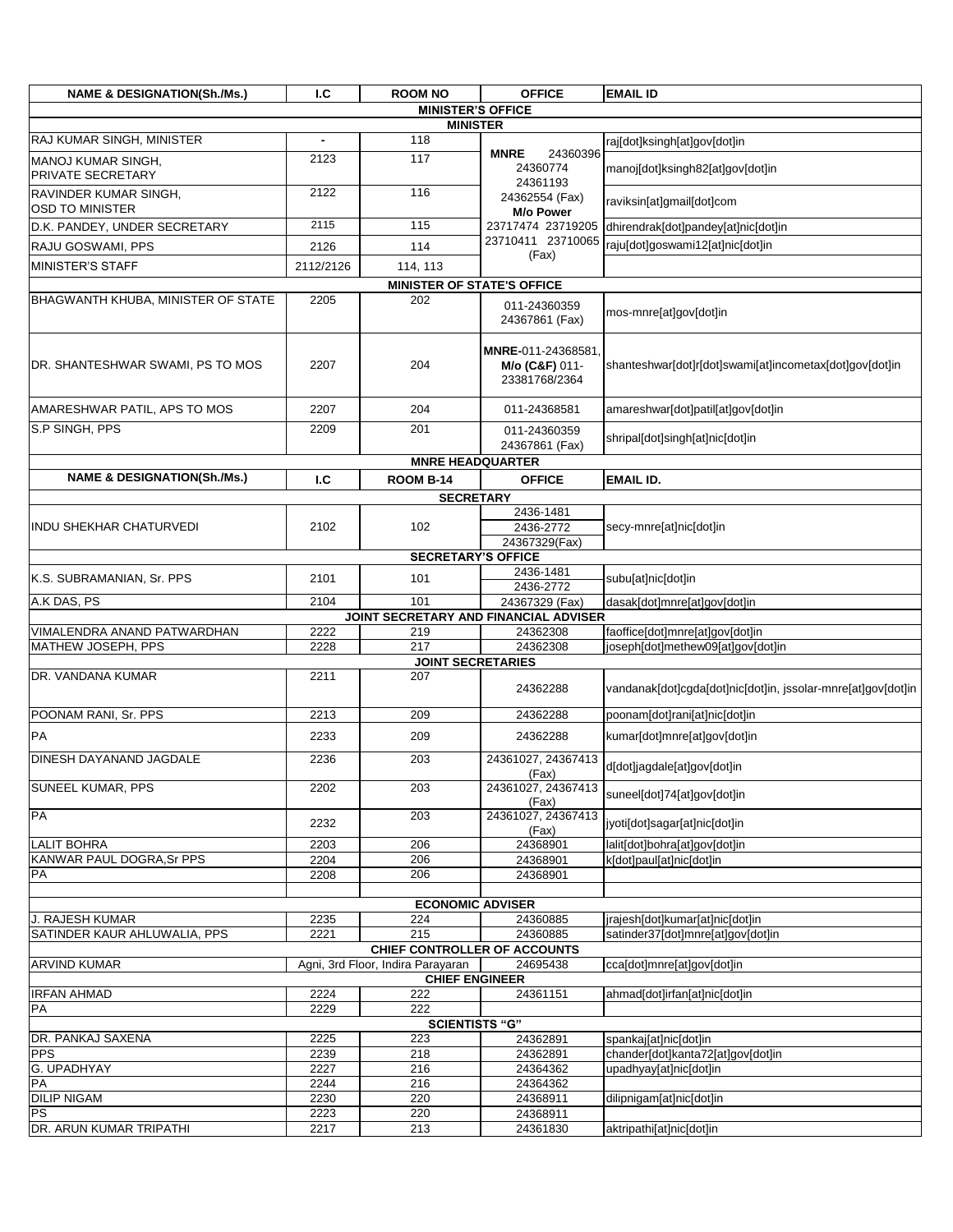| <b>PS</b>                                                       | 2215         | 210                                    | 24361830      | gaba[dot]rk[at]nic[dot]in                                          |
|-----------------------------------------------------------------|--------------|----------------------------------------|---------------|--------------------------------------------------------------------|
|                                                                 |              | <b>SCIENTIST "F"</b>                   |               |                                                                    |
| <b>B.K. PANDA</b>                                               | 1009         | 1009 (Pt. DDAB)                        | 24368905      | bivash[dot]mnre[at]gov[dot]in                                      |
| L. K. SURYAWANSHI, PPS                                          | 1039         | 1007 (Pt. DDAB)                        | 24368905      | lalender[dot]kumar[at]nic[dot]                                     |
| JEEVAN KUMAR JETHANI                                            | 2216         | 211                                    | 24365666      | jethani[dot]jk[at]nic[dot]in                                       |
| PA                                                              | 2239         | 218                                    | 24365666      |                                                                    |
|                                                                 |              | <b>SCIENTIST "E"</b>                   |               |                                                                    |
| <b>NAME &amp; DESIGNATION(Sh./Ms.)</b><br><b>GIRISH KUMAR</b>   | I.C          | <b>ROOM</b>                            | <b>OFFICE</b> |                                                                    |
| MAHESH KUMAR, PPS                                               | 1008<br>1002 | 1008 (Pt. DDAB)<br>1002 (Pt. DDAB)     | 24368904      | gkumar[dot]mnre[at]nic[dot]in<br>mahesh[dot]kumar[at]nic[dot]in    |
| DR. VASANTA V. THAKUR                                           | 2027         | 008-A                                  | 24360331      | vasanta[dot]thakur[at]nic[dot]in                                   |
| <b>PS</b>                                                       | 2016         | 008                                    | 24360331      |                                                                    |
|                                                                 |              | SCIENTIST "D"                          |               |                                                                    |
| <b>ANIL KUMAR</b>                                               | 1034         | 1027 (Pt. DDAB)                        |               | anil[dot]kumar[dot]mnre[at]nic[dot]in                              |
| <b>HIREN CHANDRA BORAH</b>                                      | 1054         | 1016 (Pt. DDAB)                        | 24361242      | hiren[dot]borah[at]nic[dot]in                                      |
| SANJAY G. KARNDHAR                                              | 2021         | 017                                    | 24363498      | karndhar[dot]sg[at]nic[dot]in                                      |
| DR. P.K. DASH                                                   | 1025         | 1006-A (Pt. DDAB)                      | 24362267      | prabir[dot]dash[at]nic[dot]in                                      |
| SHOBHIT SRIVASTAVA                                              | 1016         | 1015-A (Pt. DDAB)                      |               | shobhit[dot]srivastava[at]nic[dot]in                               |
| <b>TARUN SINGH</b>                                              | 2022         | 017-A                                  | 24367863      | tarun[dot]singh[at]nic[dot]in                                      |
| <b>ARUN KUMAR</b>                                               | 1006         | 1006 (Pt. DDAB)                        | 24368903      | arun[dot]kumar81[at]nic[dot]in                                     |
| SANJAY KUMAR SHAHI                                              | 3128         | 118 (BLOCK -3)                         | 24368917      | sk[dot]shahi[at]nic[dot]in                                         |
| S. R. MEENA                                                     | 1047         | 1022-D (Pt. DDAB)                      | 24361920      | meena[dot]sr[at]nic[dot]in                                         |
| PNBV CHALAPATHI RAO                                             | 2032         | 008-C                                  |               | chalapathi[dot]rao[at]nic[dot]in                                   |
| A.S. PARIRA                                                     | 1027         | 1027 A (Pt. DDAB)                      | 24362356      | anindya[dot]parira[at]nic[dot]in                                   |
| PA                                                              | 1923         | 901 (Pt. DDAB)                         | 24360764      | rshyam[dot]mnre[at]gov[dot]in                                      |
| PABITRA MOHAN BARIK                                             | 1908         | <b>SCIENTIST "C"</b><br>908 (Pt. DDAB) |               | pabitra[dot]mnre[at]gov[dot]in                                     |
| <b>MANISH SINGH BISHT</b>                                       | 1011         | 1006-A (Pt. DDAB)                      |               | manish[dot]mnre[at]gov[dot]in                                      |
| <b>VIKRAM DHAKA</b>                                             | 1917         | 917 (Pt. DDAB)                         |               | vikram[dot]mnre[at]gov[dot]in                                      |
| <b>DIPESH PHERWANI</b>                                          | 2022         | 017-A                                  |               | dipesh[dot]mnre[at]gov[dot]in                                      |
| <b>ROHIT THAKWANI</b>                                           | 2025         | $\overline{022}$                       |               | rohit[dot]mnre[at]gov[dot]in                                       |
| ANUBHAV UPPAL                                                   | 2035         | 022                                    |               | anubhav[dot]mnre[at]gov[dot]in                                     |
| <b>VIJAY KUMAR BHARTI</b>                                       | 1907         | 907 (Pt. DDAB)                         |               | vijay[dot]mnre[at]gov[dot]in                                       |
| <b>RAHUL RAWAT</b>                                              | 2017         | 021                                    | 24363402      | rahul[dot]mnre[at]gov[dot]in                                       |
| SANJAY PRAKASH BHAGAT                                           | 1023         | 1025 (Pt. DDAB)                        |               | spbhagat[dot]mnre[at]gov[dot]in                                    |
| PRIYA                                                           | 1940         | 906 (Pt. DDAB)                         |               | priya[dot]mnre[at]gov[dot]in                                       |
| M A ARAVINDH                                                    | 1927         | 908 (Pt. DDAB)                         |               | aravindh[dot]mnre[at]gov[dot]in                                    |
|                                                                 |              | <b>SCIENTIST "B"</b>                   |               |                                                                    |
| ADITYA NARAYAN PRAJAPATI                                        | 1004         | 1004(Pt. DDAB)                         |               | aditya[dot]np[at]gov[dot]in                                        |
| <b>VELIVELA SRI SAI CHAITANYA</b><br><b>MOHD AZMAL MANSOORI</b> | 1026<br>3129 | 1026 (Pt. DDAB)<br>120 (BLOCK-3)       |               | chaitanyavss[dot]mnre[at]gov[dot]in                                |
| P.V. TARUN SAKETH                                               | 1951         | 1026 (Pt. DDAB)                        |               | azmal[dot]mnre[at]gov[dot]in<br>tarunsaketh[dot]mnre[at]gov[dot]in |
| <b>SACHIN MEENA</b>                                             | 1017         | 1017 (Pt. DDAB)                        | 24363546      | sachin[dot]mnre[at]gov[dot]in                                      |
| RAJKUMAR BHAWARIYA                                              | 1905         | 905 (Pt. DDAB)                         |               | rajkumarb[dot]mnre[at]gov[dot]in                                   |
| PRASHANT DWIVEDI                                                | 3112         | 126 (BLOCK-3)                          |               | prashant[dot]mnre[at]gov[dot]in                                    |
| <b>BIKASH KUMAR UPADHYAYA</b>                                   | 1904         | 904 (Pt. DDAB)                         |               | bikash[dot]mnre[at]gov[dot]in                                      |
| <b>ARUN KUMAR CHOUDHARY</b>                                     | 1020         | 1020 (Pt. DDAB)                        |               | akchoudhary[dot]mnre[at]gov[dot]in                                 |
| <b>ADITYA GANGWAR</b>                                           | 1056         | 1028 (Pt. DDAB)                        |               | adityagangwar[dot]mnre[at]gov[dot]in                               |
| <b>AYUSH GUPTA</b>                                              | 3106         | 106 (BLOCK-3)                          |               | ayush[dot]mnre[at]gov[dot]in                                       |
| <b>TARUN VALECHA</b>                                            | 2005         | 3                                      |               | tarun[dot]mnre[at]gov[dot]in                                       |
| <b>RISHIKESH VAISHNAV</b>                                       | 1001         | 1001 (Pt. DDAB)                        |               | rishikesh[dot]mnre[at]qov[dot]in                                   |
|                                                                 |              | <b>DIRECTORS</b>                       |               |                                                                    |
| <b>ASEEM KUMAR</b><br>PA                                        | 2214         | 221<br>215                             | 24365619      | aseemk201-cgo[at]gov[dot]in                                        |
| <b>ARUN KUMAR</b>                                               | 2241<br>1029 | 1029 (Pt. DDAB)                        | 24365619      | aruncea[at]nic[dot]in                                              |
|                                                                 |              | 1022 (Hall) (Pt.                       | 24368906      |                                                                    |
| PA                                                              | 1051         | DDAB)                                  | 24368906      |                                                                    |
|                                                                 |              | <b>DEPUTY SECRETARIES</b>              |               |                                                                    |
| <b>AMITAVA SAHA</b>                                             | 2015         | 14                                     | 24368910      | amit[dot]saha[at]nic[dot]in                                        |
| PA                                                              | 2012         | 1022(Hall) (Pt. DDAB)                  |               |                                                                    |
|                                                                 |              |                                        |               |                                                                    |
| <b>SANDEEP MUKHERJEE</b>                                        | 2113         | 108                                    | 24363803      | sandeepm[dot]mnre[at]nic[dot]in                                    |
| PA                                                              | 2003         | 3                                      |               |                                                                    |
| <b>ANURAG SHARMA</b>                                            | 2226         | 212                                    | 24362706      | anurag[dot]sh[at]nic[dot]in                                        |
| PA                                                              | 2241         | 211                                    | 24362706      |                                                                    |
| <b>VIJAY DATTA B</b>                                            | 2220         | 214                                    | 24362488      | bvijay[dot]datta[at]ias[dot]nic[dot]in                             |
| PA                                                              | 2219         | 214<br><b>UNDER SECRETARIES</b>        | 24362488      |                                                                    |
| <b>NAME &amp; DESIGNATION(Sh./Ms.)</b>                          | 1.C          | <b>ROOM</b>                            | <b>OFFICE</b> | <b>EMAIL ID</b>                                                    |
| ASHOK KUMAR SINGH                                               | 1035         | 1020A (Pt. DDAB)                       | 24362728      | ashok[dot]mnre[at]gov[dot]in                                       |
|                                                                 |              |                                        |               |                                                                    |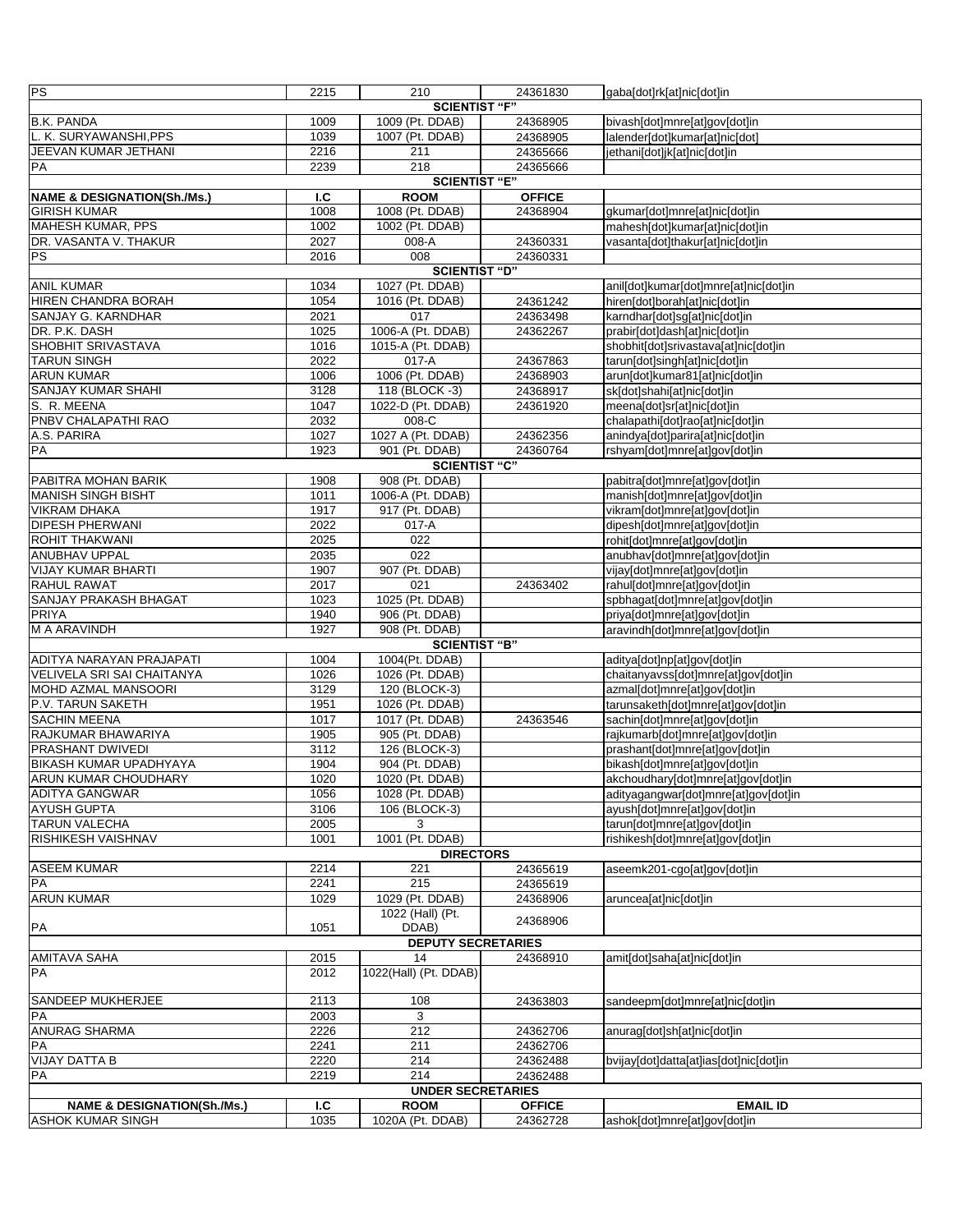| PA                                                           | 1036         | 1022 (Hall) (Pt.              |                      |                                                          |
|--------------------------------------------------------------|--------------|-------------------------------|----------------------|----------------------------------------------------------|
| <b>SUNITA DHEWAL</b>                                         |              | DDAB)                         | 24361932             |                                                          |
| SANDEEP KUMAR KHURANA                                        | 2013<br>1032 | 008-B<br>1022A (Pt. DDAB)     | 24362011             | sunitadhewal[dot]mnre[at]gov[dot]in                      |
| <b>ARVIND POKHRIYAL</b>                                      | 2109         | 107                           | 24362621             | sk[dot]khurana67[at]nic[dot]in<br>arvind_p[at]nic[dot]in |
| K.G SURESH KUMAR                                             | 2023         | 013                           | 24367864             | kg[dot]sureshkumar[at]nic[dot]in                         |
| <b>DEVENDRA SINGH</b>                                        | 1912         | 912 (Pt. DDAB)                | 24360625             | dev[dot]mishra[at]nic[dot]in                             |
| DIVYANSHU JHA, IAS                                           | 2121         | 109                           | 24361193             | d[dot]jha1989[at]ias[do]nic[dot]in                       |
| D.K. PANDEY                                                  | 2115         | 115                           | 24360396, 24360774   | dhirendrak[dot]pandey[at]nic[dot]in                      |
| N.P. SHUKLA                                                  | 1903         | 903 (Pt. DDAB)                | 24368914             | np[dot]shukla[at]nic[dot]in                              |
| <b>SUNITA SAJWAN</b>                                         | 1031         | 1020-B (Pt. DDAB)             | 24368902             | sunita[dot]sajwan[at]nic[dot]in                          |
| PA                                                           | 1041         |                               |                      |                                                          |
| YOGINDER SINGH                                               | 1024         | 1024 (Pt. DDAB)               | 24368894             | yoginder[dot]s[at]nic[dot]in                             |
| <b>KAILASH CHAND</b>                                         | 2028         | 020                           | 24361152             | kc[dot]gaur[at]nic[dot]in                                |
| A.K. MANISH                                                  | 1003         | 1003 (Pt. DDAB)               |                      | ak[dot]manish[at]nic[dot]in                              |
|                                                              |              | <b>DEPUTY DIRECTORS</b>       |                      |                                                          |
| <b>NANDAN SINGH DUGTAL</b>                                   | 3105         | 107 (BLOCK-3)                 |                      | ns[dot]dugtal[at]nic[dot]in                              |
| <b>VEEPIN KUMAR</b>                                          | 3127         | 119 (BLOCK-3)                 | 24369788             | veepin[dot]kumar[at]gov[dot]in                           |
| KISHORE KUMAR                                                | 1005<br>2034 | 1005 (Pt. DDAB)               |                      | kishore[dot]cea[at]gov[dot]in                            |
| MALA RAM SONWAL                                              |              | 22<br><b>SECTION OFFICERS</b> | 24368900             | mr[dot]sonwal[at]gov[dot]in                              |
| SEEMA SRIVASTAVA                                             | 1902         | 902 (Pt. DDAB)                |                      | seema[dot]mnre[at]gov[dot]in                             |
| SANDEEP KUMAR SHARMA                                         | 2118         | 112                           | 24363471             | sandeepkumar[dot]sharma[at]nic[dot]in                    |
| <b>VIRENDER TYAGI</b>                                        | 2007         | 004                           | 24364188             | virender[dot]tyagi27[at]gov[dot]in                       |
|                                                              |              |                               |                      | rssodhi[dot]mnre[at]gov[dot]in                           |
| RANJIT SINGH SODHI                                           | 2111         | 110                           | 24361884             | protocolmnre[at]gmail[dot]com                            |
| <b>PINKI RANI</b>                                            |              | 908 (Pt. DDAB)                |                      | pinkirani[dot]mnre[at]gov[dot]in                         |
|                                                              |              | <b>ASSISTANT DIRECTOR</b>     |                      |                                                          |
|                                                              | 3102         |                               |                      |                                                          |
| PARMANAND, HINDI SECTION                                     | 3101         | 109A (BLOCK-3)                |                      | parmanand[dot]66[at]nic[dot]in                           |
|                                                              | 3100         |                               |                      |                                                          |
| <b>HIMANI MEHTA</b>                                          | 1022         | 1022-B (Pt. DDAB)             | 24362243             | himani[dot]mehta[at]gov[dot]in                           |
|                                                              |              | <b>PROTOCOL</b>               |                      |                                                          |
| <b>SHIVANG BHARDWAJ</b>                                      | 2020         | 111                           | 24363802             | protocolmnre[at]gmail[dot]com                            |
|                                                              | 2116         | <b>CARETAKER</b>              |                      |                                                          |
| BINOD KUMAR RAI, ADMN.II SECTION                             | 2119         | 111                           | 24363802             | b[dot]krai[dot]mnre[at]gov[dot]in                        |
|                                                              |              | <b>COMPLAINT CELL</b>         |                      |                                                          |
| COMPLAINT REGARDING E-OFFICE (NIC)                           | 2218         | 205                           | 24360548             |                                                          |
| <b>COMPUTER COMPLAINT CELL</b>                               | 2029         | 003                           | 7838094236           |                                                          |
|                                                              |              |                               | 7982910903           |                                                          |
|                                                              |              |                               | 9718861380           |                                                          |
| <b>AC COMPLAINT CELL</b>                                     |              | 111                           | 9540278704           |                                                          |
| ELECTRIC COMPLAINT CELL                                      |              | 111                           | 9654623086           |                                                          |
|                                                              |              |                               | 7210702886           |                                                          |
| <b>CARPENTRY WORKS</b>                                       |              | 111                           | 9990011485           |                                                          |
|                                                              |              |                               | 9873135782           |                                                          |
| TATA SKY COMPLAINT CELL                                      |              |                               | 8010776590           |                                                          |
|                                                              |              |                               | 9990587652           |                                                          |
| <b>HOUSEKEEPING WORKS</b>                                    |              |                               | 8448303695           |                                                          |
| TELEPHONE COMPLAINT CELL<br><b>COMPLAINT CELL (ADMN. II)</b> | 2031<br>2119 | 001 (EPABX)<br>111            | 9958304533           |                                                          |
|                                                              | 2116         |                               | 24363802<br>24363471 |                                                          |
| CPWD ELECTRIC COMPLAINT CELL                                 | 2124         | 1st FLOOR                     | 9911376200           |                                                          |
|                                                              |              | <b>LIBRARY</b>                |                      |                                                          |
| <b>SANKALP TIWARI</b>                                        | 3136         | BLOCK-3                       |                      | sankalp[dot]mnre[at]gov[dot]in                           |
|                                                              |              | <b>SECTIONS/DIVISIONS</b>     |                      |                                                          |
| <b>NAME</b>                                                  | 1.C          | <b>ROOM</b>                   | <b>OFFICE</b>        | <b>EMAIL ID.</b>                                         |
| <b>ADMIN-I</b>                                               | 2118         | 112                           | 24363471             |                                                          |
| <b>ADMIN-II</b>                                              | 2117         | 111                           | 24363802             |                                                          |
| <b>IFD</b>                                                   | 2002/2004    | 003 (IFD)                     |                      |                                                          |
| P&C                                                          | 2001         | 005                           |                      |                                                          |
| <b>BIOGAS</b>                                                | 1037         | 1022 (Pt. DDAB)               |                      |                                                          |
| <b>PARLIAMENT CELL</b>                                       |              |                               |                      |                                                          |
|                                                              | 2111         | 110                           | 24361884             | parliament[dot]mnre[at]gov[dot]in                        |
|                                                              | 3100         | 109-A (BLOCK-3)               |                      |                                                          |
| <b>HINDI</b>                                                 | 3101         |                               |                      |                                                          |
|                                                              | 3100         |                               |                      |                                                          |
| <b>WIND</b>                                                  | 2009         | 007                           |                      |                                                          |
| <b>BIOGAS DIV.</b>                                           | 1013         | 1012 (Pt. DDAB)               |                      |                                                          |
| 1&PA                                                         | 1012         | 10th floor hall (Pt.<br>DDAB) |                      |                                                          |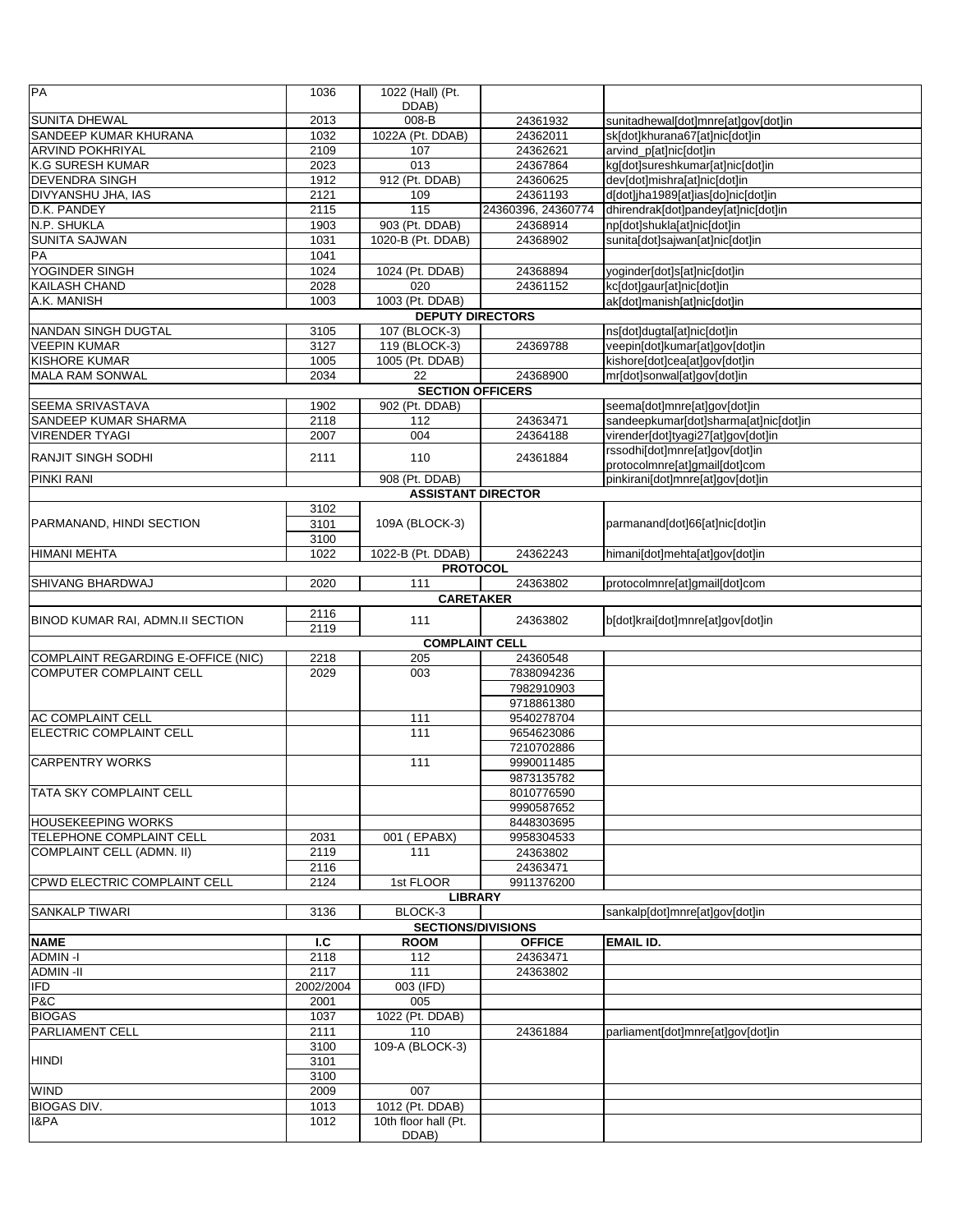| <b>BIO FUEL</b>                                                  | 1048             | 10th floor hall (Pt.                 |              |                                  |
|------------------------------------------------------------------|------------------|--------------------------------------|--------------|----------------------------------|
|                                                                  |                  | DDAB)                                |              |                                  |
| <b>VIGILANCE</b>                                                 | 2024             | 006                                  |              |                                  |
| NT SECTION                                                       | $\frac{1012}{2}$ | 1012 (Pt. DDAB)                      |              |                                  |
| R&D                                                              | 2006             | 007                                  |              |                                  |
| <b>RVE SECTION</b>                                               | 1039             |                                      |              |                                  |
| <b>LEGAL CELL</b>                                                | 1036             | 10th floor Hall (Pt.<br>DDAB)        | 24362728     | purna[dot]mnre[at]gov[dot]in     |
| <b>CR SECTION</b>                                                | 2018             | 023                                  | 24364798     |                                  |
| NIGHT DUTY, CR SECTION                                           | 2018             | 023                                  | 24364798     |                                  |
|                                                                  |                  | <b>MISCELLANEOUS</b>                 |              |                                  |
| <b>STATIONERY STORE</b>                                          | 2026             |                                      |              |                                  |
| <b>CONFERENCE ROOM</b>                                           | 2108             | 105                                  |              |                                  |
| <b>MEETING ROOM</b>                                              | 2108             | 002                                  |              |                                  |
| CANTEEN (BLOCK 14)                                               | 2008             | 010                                  |              |                                  |
| CANTEEN (PB)                                                     | 1019             | 1019 (Pt. DDAB)                      |              |                                  |
| CANTEEN (BLOCK 03)                                               | 3143             | 1st FLOOR                            |              |                                  |
|                                                                  |                  | <b>RECEPTION</b>                     |              |                                  |
| <b>RECEPTION (BLOCK 14)</b>                                      | 2030             | Gr. Floor                            |              |                                  |
| <b>RECEPTION (PB)</b>                                            | 1040             | Gr. Floor                            |              |                                  |
| RECEPTION (BLOCK 03)                                             | 3144             | 1st Floor                            |              |                                  |
|                                                                  |                  | <b>CISF/SSF</b>                      |              |                                  |
| ASSTT. COMMANDANT, CISF<br>CONTROL ROOM, CISF- GATE NO. 3, (P.B) | 1046             | Gate No. 2                           | 011-24365275 |                                  |
| SECURITY (CISF) GATE NO. 2(CGO)                                  |                  |                                      |              |                                  |
| CSO (HOME MINISTRY)                                              | 1046             |                                      | 23092035     |                                  |
|                                                                  |                  | <b>CONSULTANT</b>                    |              |                                  |
|                                                                  |                  |                                      |              |                                  |
| <b>RAGHUNATH</b>                                                 | 1041             | 1002 (Pt. DDAB)                      |              |                                  |
| G.C. JOSHI                                                       | 2114             | 112                                  |              | girish[dot]mnre[at]nic[dot]in    |
| <b>RAJ KUMAR</b>                                                 | 2036             | 3                                    |              |                                  |
| <b>ISHWAR SINGH</b>                                              | 2117             | 111                                  | 24363802     | singh[dot]ishwar61[at]gov[dot]in |
| <b>PREM SINGH CHAUHAN</b>                                        | 2007             | 4                                    |              |                                  |
| RAJENDRAN NAIR M.B                                               | 1940             | 906 (Pt. DDAB)                       |              |                                  |
| <b>B.K. NAUTIYAL</b>                                             | 2001             | 005                                  |              | nautiyalbk55[at]gmail[dot]com    |
|                                                                  |                  | PROJECT, PMU-UNDP                    |              |                                  |
|                                                                  | 3103             | 109(BLOCK-3)                         |              |                                  |
|                                                                  | 3114             | 109(BLOCK-3)                         |              |                                  |
|                                                                  | 3142             | BLOCK-3                              |              |                                  |
|                                                                  | 3111             | 127(BLOCK-3)                         | 24360404     |                                  |
|                                                                  |                  | <b>PAY &amp; ACCOUNTS OFFICE</b>     |              |                                  |
|                                                                  |                  | <b>DEPUTY CONTROLLER OF ACCOUNTS</b> |              |                                  |
| <b>STUTI GHILDIYAL</b>                                           | 1916             | 913,914 (Pt. DDAB)                   | 24363181     | dyca[dot]mnre[at]gov[dot]in      |
|                                                                  |                  |                                      | 24364536     |                                  |
| PA                                                               | 1925             |                                      |              |                                  |
|                                                                  |                  | <b>PAY &amp; ACCOUNTS OFFICER</b>    |              |                                  |
| <b>PRATAP SINGH</b>                                              | 1913             | 916 (Pt. DDAB)                       | 24361349     | pratap[dot]mnre[at]gov[dot]in    |
| ANURADHA THAPAR MAHAJAN                                          | 1911             | 911 (Pt. DDAB)                       | 24361349     | anuradha[dot]68[at]gov[dot]in    |
|                                                                  |                  | <b>ACCOUNTS OFFICER</b>              |              |                                  |
| (Budget Section)                                                 | 1918<br>1922     | 9th Hall (Pt. DDAB)                  |              | budget[dot]mnre[at]gov[dot]in    |
|                                                                  |                  | <b>ASSISTANT ACCOUNTS OFFICERS</b>   |              |                                  |
| ABHISHEK KUMAR MISHRA                                            | 1926             | 9 <sup>th</sup> Hall (Pt. DDAB)      |              |                                  |
| ASHUTOSH JARDHARI                                                | 1921             | 9 <sup>th</sup> Hall (Pt. DDAB)      |              |                                  |
| SUKHBIR, PAO SECTION                                             | 1920             | 9th Hall (Pt. DDAB)                  |              |                                  |
|                                                                  |                  | SENIOR TECHNICAL DIRECTOR, NIC       |              |                                  |
| <b>ANUJ MAHAJAN</b>                                              | 2206             | 205                                  | 24360548     | amahajan[at]nic[dot]in           |
| SAJI K. ABRAHAM                                                  | 1015             | 1015 (Pt. DDAB)                      | 24361891     | saji[dot]ka[at]nic[dot]in        |
| <b>NIC STAFF</b>                                                 | 2218             | 205                                  |              |                                  |
|                                                                  |                  |                                      |              |                                  |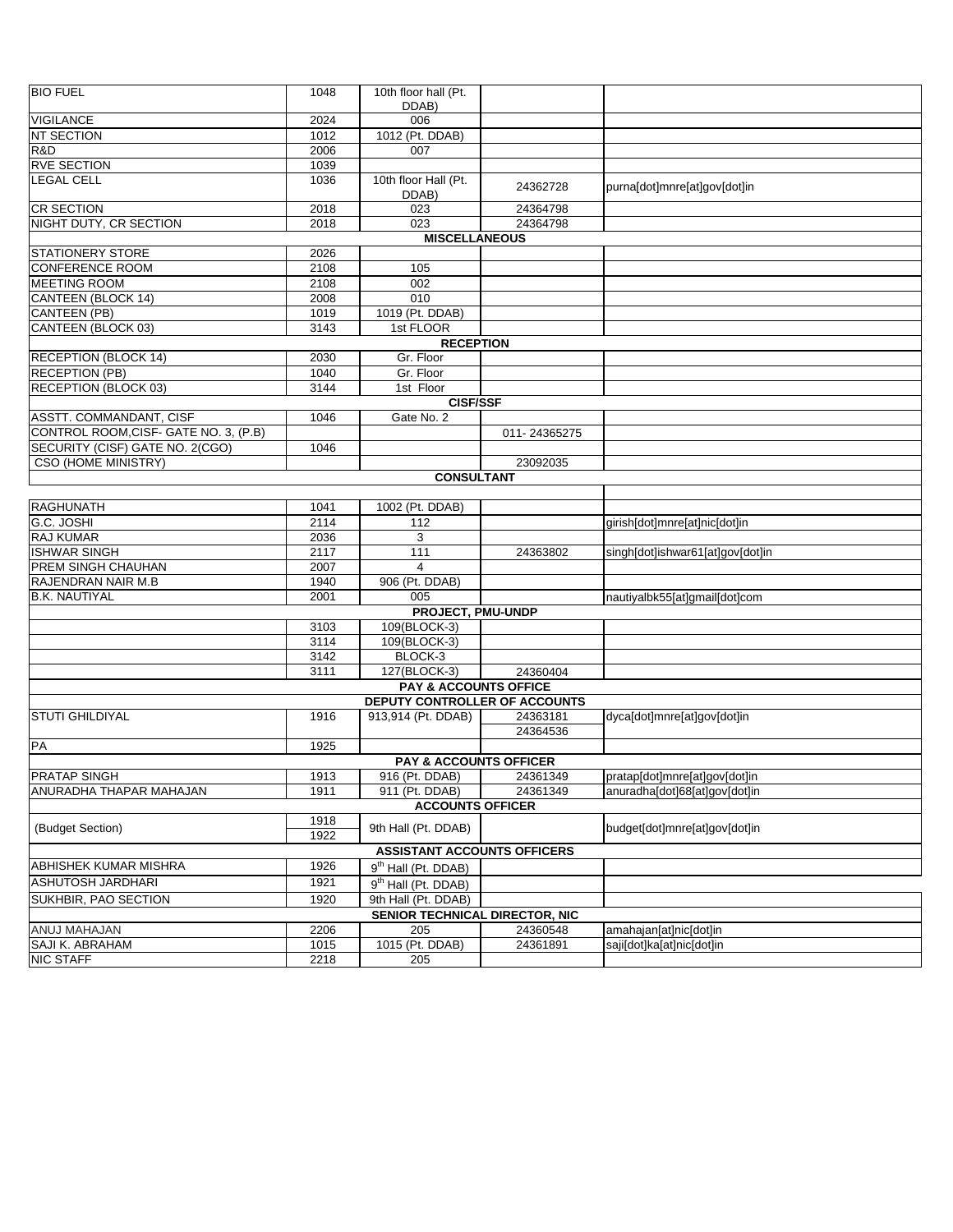## **NATIONAL INSTITUTE OF SOLAR ENERGY, GWALPAHARI, GURGAON**

| S.NO. | <b>NAME AND DESIGNATION(Sh)</b>      | <b>CONTACT NO.</b>       | E-MAIL ID.                         |
|-------|--------------------------------------|--------------------------|------------------------------------|
|       | 1 SH. G. UPADHYAY, DG NISE           | 0124-2853000, 3056, 3079 | dgnise[dot]mnre[at]gmail[dot]com   |
|       | 2 Dr. CHANDAN BANERJEE, DY. DIRECTOR | 0124-2853001             | banerjee[dot]mnre[at]gov[dot]in    |
|       | (GENERAL, (SCI. "F")                 | 0124-2853002             | chandanbanerjee74[at]qmail[dot]com |
|       | 3 Dr. JAI PRAKASH, DIR (TECH.)       | 0124-2853095             | jaiprakash.singh@nise.res.in       |
|       |                                      | 0124-2853089 (PA)        |                                    |

### **0124-2853056 (O) Fax-0124-2579207**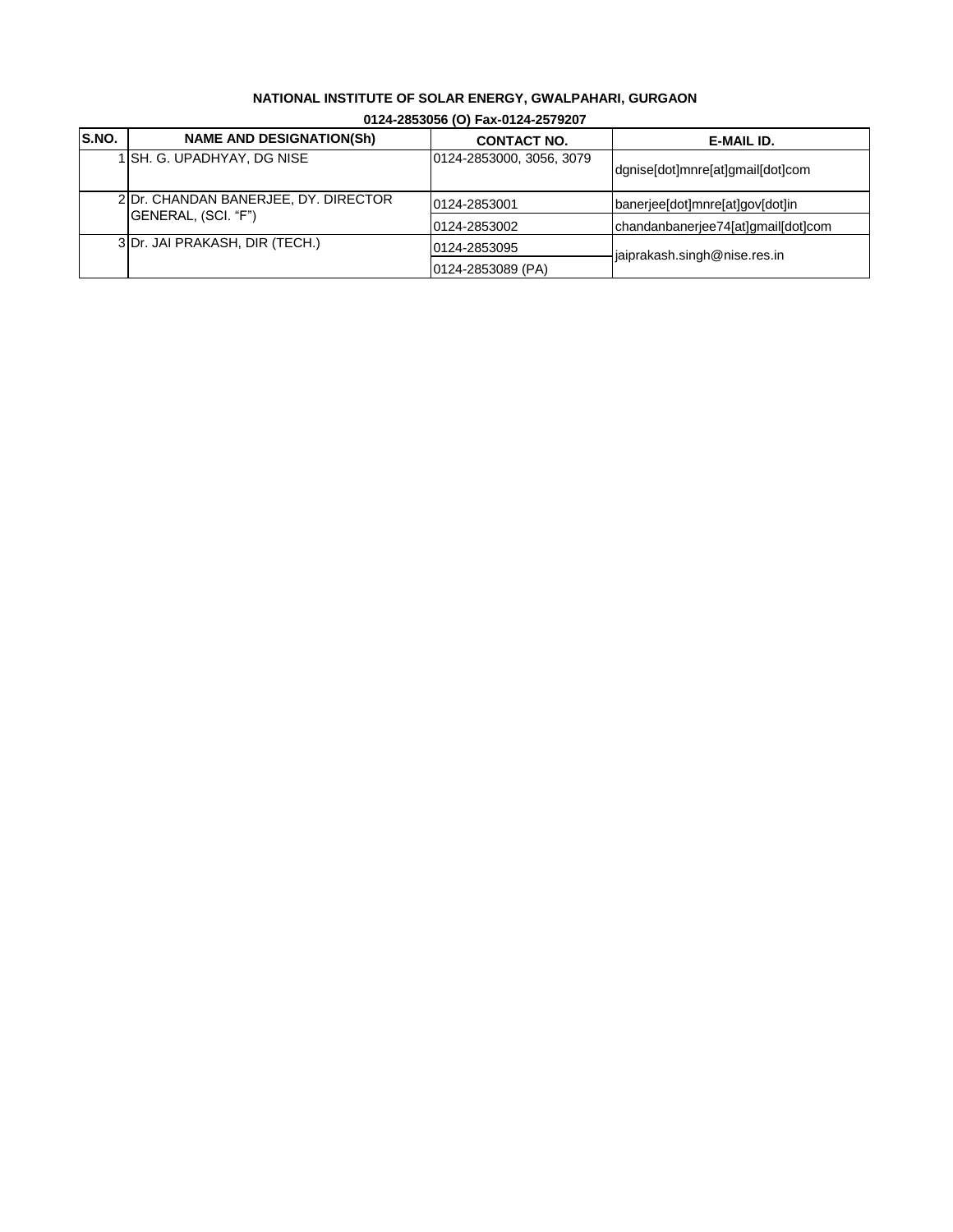## **NATIONAL INSTITUTE OF WIND ENERGY Velachery-Tambaram Main Road, Pallikaranai, Chennai-600100 Phone/EPABX:91-44-22463982/83/84 Fax: 91-44-22463980 29001162/29001167/29001195**

|                                     | S.NO. NAME & DESIGNATION (SH./MS.) | <b>CONTACT NO.</b>         | <b>EMAIL ADDRESS</b>                 |  |  |  |
|-------------------------------------|------------------------------------|----------------------------|--------------------------------------|--|--|--|
|                                     | <b>DIRECTOR GENERAL</b>            |                            |                                      |  |  |  |
|                                     | 1 (Dr.) BALARAMAN K                | 044-22463981               | dg[dot]niwe[at]gov[dot]in            |  |  |  |
|                                     |                                    | DEPUTY DIRECTOR GENERAL    |                                      |  |  |  |
|                                     | 2 RAJESH KATYAL                    | 044-65714240               | katyal[dot]niwe[at]gov[dot]in        |  |  |  |
|                                     |                                    | <b>ADDITIONAL DIRECTOR</b> |                                      |  |  |  |
|                                     | <b>3DEEPA KURUP</b>                | 9445798023                 | deepa[dot]niwe[at]nic[dot]in         |  |  |  |
|                                     | 4 N.RAJ KUMAR                      | 9445798024                 | rajkumar[dot]niwe[at]nic[dot]in      |  |  |  |
|                                     |                                    | <b>DIRECTOR</b>            |                                      |  |  |  |
|                                     | 5 S.A. MATHEW                      | 044-22463994               | mathew[dot]niwe[at]nic[dot]in        |  |  |  |
|                                     | 6 A. SENTHIL KUMAR                 | 044-22463988               | asenthilkumar[dot]niwe[at]nic[dot]in |  |  |  |
|                                     | DAVID SOLOMON J.C.                 | 9445798020                 | david[dot]niwe[at]nic[dot]in         |  |  |  |
|                                     | 8(Dr.) P. KANAGAVEL                | 044-22463994               | pkanagavel[dot]niwe[at]nic[dot]in    |  |  |  |
|                                     | 9K. BOOPATHI                       | 044-22463993               | boopathi[dot]niwe[at]nic[dot]in      |  |  |  |
| <b>FINANCE &amp; ADMINISTRATION</b> |                                    |                            |                                      |  |  |  |
|                                     | 10R. GIRIRANJAN                    | 9384049988                 | girirajan[dot]niwe[at]nic[dot]in     |  |  |  |
| <b>STORES &amp; PURCHASE</b>        |                                    |                            |                                      |  |  |  |
|                                     | 11 (Smt.) K. TAMILSELVI            | 044-22463982/83/84         | tamilselvi[dot]niwe[at]nic[dot]in    |  |  |  |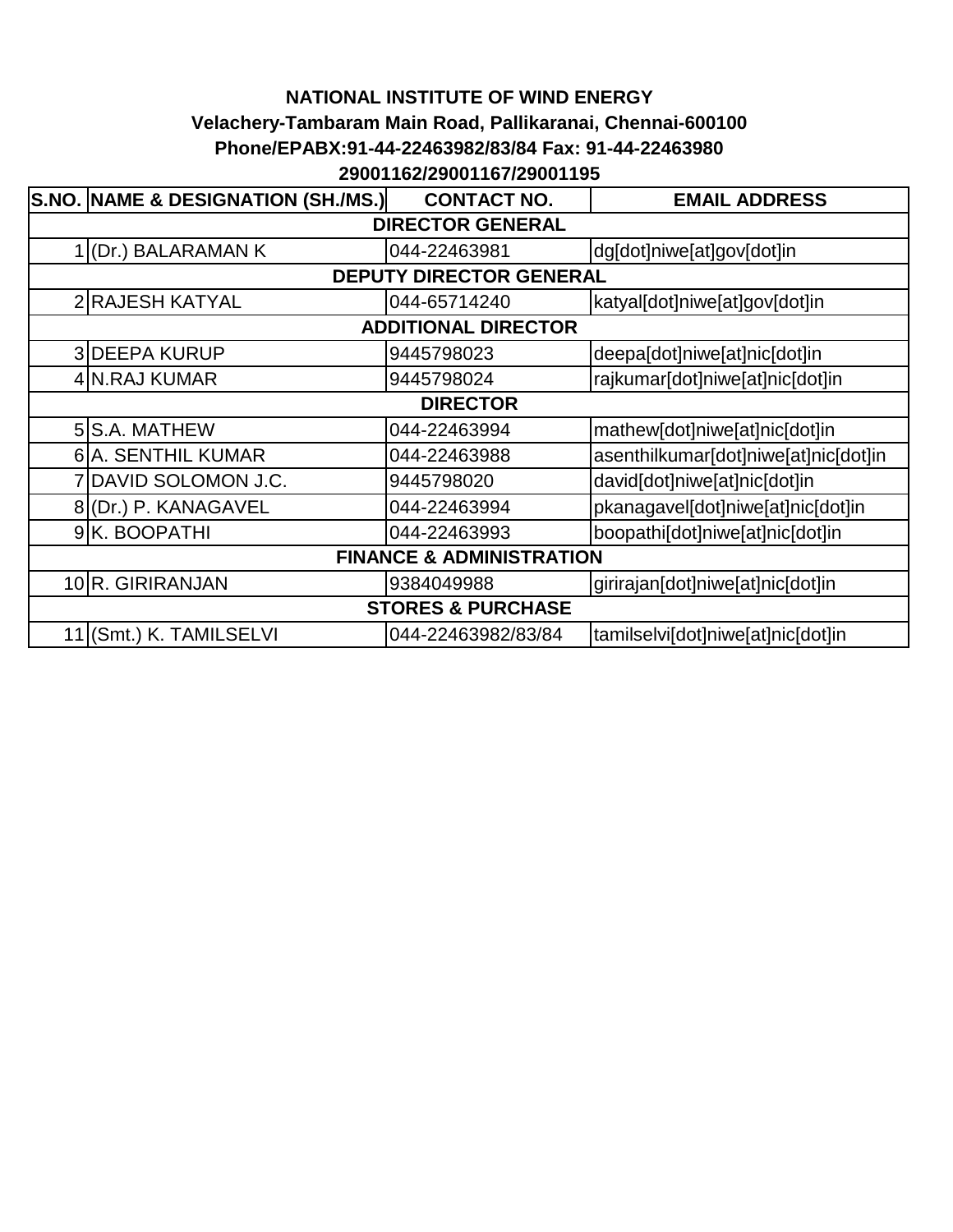|       | <b>NATIONAL INSTITUTE OF BIO ENERGY</b>                                   |                    |                                    |  |  |  |
|-------|---------------------------------------------------------------------------|--------------------|------------------------------------|--|--|--|
|       | 12 KM STONE, JALANDHAR KAPURTHALA ROAD, DISTT. KAPURTHALA-144601 (PUNJAB) |                    |                                    |  |  |  |
| S.NO. | <b>NAME &amp; DESIGNATION (Sh./Ms.)</b>                                   | <b>CONTACT NO.</b> | <b>EMAIL ADDRESS</b>               |  |  |  |
|       | <b>CHAIRMAN</b>                                                           |                    |                                    |  |  |  |
|       | INDU SHEKHAR CHATURVEDI                                                   |                    | secy-mnre[at]nic[dot]in            |  |  |  |
|       | <b>DIRECTOR GENERAL</b>                                                   |                    |                                    |  |  |  |
| 2     | DINESH DAYANAND JAGDALE                                                   |                    | d[dot]jagdale[at]gov[dot]in        |  |  |  |
|       | <b>HEAD OF OFFICE / SCIENTIST 'E'/'C'</b>                                 |                    |                                    |  |  |  |
| 3     | Dr. ANIL K. SARMA SCIENTIST 'E'                                           | 1822507414         | anil[dot]sarma16[at]gov[dot]in     |  |  |  |
| 4     | Dr. SACHIN KUMAR, SCIENTIST 'C'                                           | 01822-507415       | sachin[dot]kumar20[at]gov[dot]in   |  |  |  |
| 5     | Dr.NIKHIL GAKKHAR, SCIENTIST 'C'                                          | 01822-507417       | nikhil[dot]mnre[at]gov[dot]in      |  |  |  |
|       | <b>RTI AND PUBLIC GRIEVANCES</b>                                          |                    |                                    |  |  |  |
| 6     | ABHISHEK GUPTA, DEPUTY DIRECTOR                                           | 01822-507404       | abhishek[dot]gupta27[at]gov[dot]in |  |  |  |
|       | <b>OFFICE ASSISTANT</b>                                                   |                    |                                    |  |  |  |
| 7     | <b>RUPESH K. VERMA</b>                                                    | 01822-507406       | rupesh[dot]verma[at]gov[dot]in     |  |  |  |
| 8     | <b>SANJAY CHAUHAN</b>                                                     | 01822-507408       | sanjay[dot]chauhan13[at]gov[dot]in |  |  |  |
|       | <b>CIVIL &amp; MAINTENANCE</b>                                            |                    |                                    |  |  |  |
| 9     | RAM ANUJ SINGH, ASSISTANT ENGINEER (CIVIL)                                | 01822-507405       | anuj[dot]singh06[at]gov[dot]in     |  |  |  |
|       | <b>TECHNICAL ASSISTANT</b>                                                |                    |                                    |  |  |  |
| 10    | <b>VIJAY BAJALA</b>                                                       | 01822-507425       | vijay[dot]bajala[at]gov[dot]in     |  |  |  |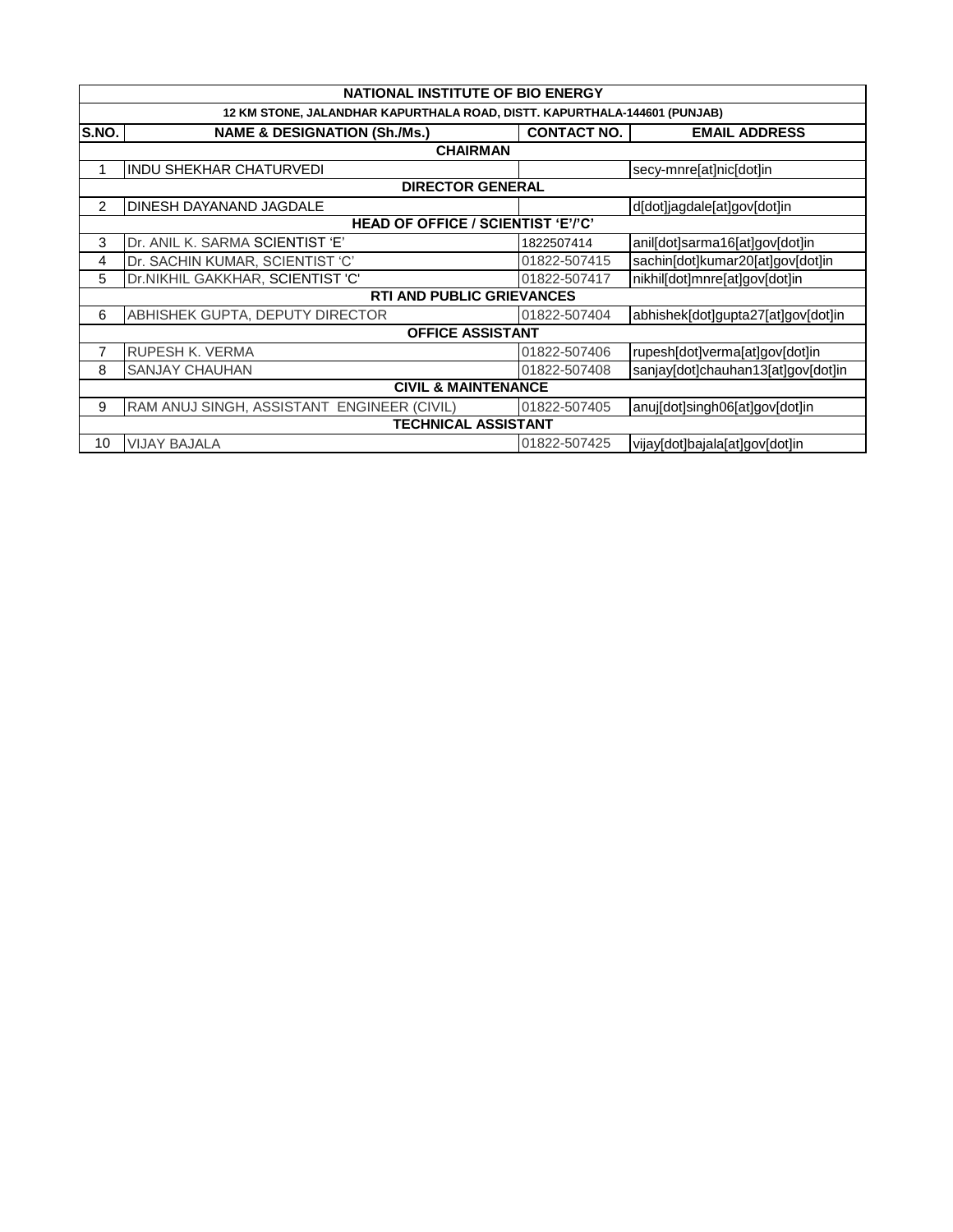| <b>SOLAR ENERGY CORPORATIONOF INDIA LIMITED (SECI)</b> |                                                   |                                                                      |                                |                                                                                                                  |
|--------------------------------------------------------|---------------------------------------------------|----------------------------------------------------------------------|--------------------------------|------------------------------------------------------------------------------------------------------------------|
|                                                        |                                                   | Contact: 011-71989200, toll free: 1800114414                         |                                | 6th Floor, Plate-B, NBCC Office Block Tower-2, East Kidwai Nagar, New Delhi-110023, e-mail: corporate@seci.co.in |
|                                                        |                                                   |                                                                      |                                |                                                                                                                  |
| S.NO.                                                  | NAME (SH./MS.)                                    | <b>DESIGNATION</b>                                                   | <b>DIRECT LINE</b>             | <b>EMAIL ID</b>                                                                                                  |
|                                                        |                                                   | <b>MD SECRETARIAT</b>                                                |                                |                                                                                                                  |
| 1                                                      | MS. SUMAN SHARMA, IRS<br><b>SUNIL SINGH RAWAT</b> | <b>MANAGING DIRECTOR</b>                                             | 011-24666-202                  | md[at]seci[dot]co[dot]in                                                                                         |
| $\overline{2}$                                         |                                                   | <b>OFFICER</b><br><b>COMPANY SECRETARY (CS)</b>                      | 011-24666-206                  | sunilrawat[at]seci[dot]co[dot]in                                                                                 |
|                                                        |                                                   |                                                                      |                                |                                                                                                                  |
| 3                                                      | SUNIL KUMAR MAHLAWAT                              | <b>COMPANY SECRETARY</b>                                             | 011-24666-246                  | sunil[dot]mehlawat[at]seci[dot]co[dot]in                                                                         |
|                                                        |                                                   | <b>VIGILANCE</b>                                                     |                                |                                                                                                                  |
| 4                                                      | <b>ASEEM KUMAR</b>                                | CVO                                                                  | 011-24666-211                  | cvo[at]seci[dot]co[dot]in                                                                                        |
| 5                                                      | <b>ALANKAR SAXENA</b>                             | DY. MANAGER                                                          | 011-24666-265                  | alankar[at]seci[[dot]co[dot]in                                                                                   |
| 6                                                      | SH. A.K. SINHA                                    | <b>CONTRACT &amp; PROCUREMENT (C&amp;P)</b><br>ADDL. GENERAL MANAGER | 011-24666-220                  | ajay[dot]k[dot]sinha[at]seci[dot]co[dot]in                                                                       |
| 7                                                      | <b>SANDEEP RANA</b>                               | Sr. MANAGER                                                          | 011-24666-231                  | sandeeprana[at]seci[dot]co[dot]in                                                                                |
| 8                                                      | <b>MANAS RANJAN MISHRA</b>                        | Sr. MANAGER                                                          | 71989294                       | manas[at]seci[dot]co[dot]in                                                                                      |
| 9                                                      | <b>PRATIK PRASUN</b>                              | MANAGER                                                              | 011-24666-293                  | pratikpr[at]seci[dot]co[dot]in                                                                                   |
| 10                                                     | SH. KARTIK GANESHAN                               | DY. MANAGER                                                          | 011-24666-273                  | kartikganesan[at]seci[dot]co[dot]in                                                                              |
|                                                        |                                                   | <b>CORPORATE PLANNING</b>                                            |                                |                                                                                                                  |
| 11                                                     | <b>ANINDITA NANDY</b>                             | <b>MANAGER</b>                                                       | 011-24666-236                  | anindita[dot]nandy[at]seci[dot]co[dot]in                                                                         |
|                                                        | <b>KUBER MALHOTRA</b>                             | <b>INFORMATION TECHNOLOGY (IT)</b><br>DY. GENERAL MANAGER            | 011-24666-222                  |                                                                                                                  |
| 12<br>13                                               | <b>DEEPAK MITTAL</b>                              | <b>MANAGER</b>                                                       | 011-24666-304                  | kmalhotra[at]seci[dot]co[dot]in<br>deepak[dot]mttal[at]seci[dot]co[dot]in                                        |
|                                                        |                                                   | <b>POWER SYSTEM (PS)</b>                                             |                                |                                                                                                                  |
| $\overline{14}$                                        | S.K. MISHRA                                       | <b>DIRECTOR (PS)</b>                                                 | 011-24666-204                  | sk[dot]misha[at]seci[dot]co[dot]in                                                                               |
| 15                                                     | <b>RAHUL ARORA</b>                                | <b>OFFICER</b>                                                       | 011-24666-208                  | rahularora[at]seci[dot]co[dot]in                                                                                 |
|                                                        |                                                   |                                                                      |                                |                                                                                                                  |
| 16                                                     | SHREEDHAR SINGH                                   | ADDL. GENERAL MANAGER   011-24666-221                                |                                | shreedhar[dot]singh[at]seci[dot]co[dot]in                                                                        |
| 17                                                     | (Dr.) Y.B.K. REDDY                                | ADDL. GENERAL MANAGER 011-24666-218                                  |                                | ybkreddy[at]seci[dot]co[dot]in                                                                                   |
| 18                                                     | <b>ANITA MOHAN GOEL</b>                           | Sr. MANAGER                                                          | 011-24666-224                  | anitaag[at]seci[dot]co[dot]in                                                                                    |
| 19                                                     | PADAM NARAYAN                                     | <b>MANAGER</b>                                                       | 011-24666-243                  | padam[at]seci[dot]co[dot]in                                                                                      |
| 20                                                     | P.VENKATESAN                                      | Sr. MANAGER                                                          | 011-24666-232                  | venkatesan[at]seci[dot]co[dot]in                                                                                 |
| 21                                                     | <b>DEBAJYOTI BORDOLI</b>                          | Sr. MANAGER                                                          | 011-24666-228                  | debajyoti[dot]b[at]seci[dot]co[dot]in                                                                            |
| 22                                                     | <b>ANKIT AGARWAL</b>                              | <b>MANAGER</b>                                                       | 011-24666-240                  | aagrawal[at]seci[dot]co[dot]in                                                                                   |
| 23                                                     | I. SANDEEP KUMAR REDDY                            | <b>MANAGER</b>                                                       | 011-24666-234                  | iskreddy[at]seci[dot]co[dot]in                                                                                   |
| 24                                                     | <b>SHUBHAM MISHRA</b>                             | <b>MANAGER</b>                                                       | 011-24666-249                  | shubham[dot]mishra[at]seci[dot]co[dot]in                                                                         |
| 25                                                     | PRASHANT Kr. UPADHYAY                             | <b>MANAGER</b>                                                       | 011-24666-238                  | prashantu[at]seci[dot]co[dot]in                                                                                  |
|                                                        |                                                   | <b>SOLAR</b><br><b>EXECUTIVE DIRECTOR-</b>                           |                                |                                                                                                                  |
| 26                                                     | SH. SANJAY SHARMA                                 | SOLAR                                                                | 011-24666-212                  | sanjaysharma[at]seci[dot]co[dot]in                                                                               |
| 27                                                     | <b>SANJEEV SINGH</b>                              | <b>Sr. MANAGER</b>                                                   | 011-24666-230                  | sanjeev[at]seci[dot]co[dot]in                                                                                    |
| 28                                                     | M. KARUKKUVEL                                     | <b>MANAGER</b>                                                       | 011-24666-247                  | m[dot]karukkuvel[at]seci[dot]co[dot]in                                                                           |
|                                                        |                                                   |                                                                      |                                | abhishek[dot]dasgupta1[at]seci[dot]co[dot                                                                        |
| 29                                                     | ABHISHEK DAS GUPTA                                | <b>MANAGER</b>                                                       | 011-24666-248                  | 1in                                                                                                              |
| 30                                                     | <b>CHANDRA KUMAR SINGH</b>                        | <b>MANAGER</b>                                                       | 011-24666-233                  | cksingh[at]seci[dot]co[dot]in                                                                                    |
| 31<br>32                                               | ABHINAV KUMAR<br>SH. UDAY PAVAN KUMAR K           | MANAGER                                                              | 011-24666-235<br>011-24666-254 | abhinavkumar[at]seci[dot]co[dot]in<br>udaypavankk[at]seci[dot]co[dot]in                                          |
| 33                                                     | SH. SAMIR MALL                                    | DY. MANAGER<br>DY. MANAGER                                           | 011-24666-255                  | samirmall[at]seci[dot]co[dot]in                                                                                  |
| 34                                                     | SH. PIYUSH KUMAR GUPTA                            | SR. ENGINEER                                                         | 011-24666-280                  | piyush.gupta[at]seci[dot]co[dot]in                                                                               |
|                                                        |                                                   | <b>HR</b>                                                            |                                |                                                                                                                  |
| 35                                                     | SH. ATULYA KUMAR NAIK                             | <b>GENERAL MANAGER</b>                                               | 011-24666-215                  | aknaik[at]seci[dot]co[dot]in                                                                                     |
| 36                                                     | <b>KAUSHIK BHAR</b>                               | DY. GENERAL MANAGER                                                  | 011-24666-223                  | kaushik[dot]bhar[at]seci[dot]co[dot]in                                                                           |
| 37                                                     | SHILPI SINGH                                      | <b>MANAGER</b>                                                       | 011-24666-245                  | shilpi[at]seci[dot]co[dot]in                                                                                     |
| 38                                                     | MS. VATSALA SINHA                                 | OFFICER (RAJBHASHA)                                                  | 011-24666-209                  | divya[at]seci[dot]co[dot]in                                                                                      |
|                                                        |                                                   | <b>FINANCE &amp; POWER TRADING</b>                                   |                                |                                                                                                                  |
| 39                                                     | C. KANNAN                                         | DIRECTOR (F)                                                         | 011-24666-203                  | c[dot]kannan[at]seci[dot]co[dot]in                                                                               |
|                                                        |                                                   | <b>POWER TRADING</b>                                                 |                                |                                                                                                                  |
| 40                                                     | ATULYA KUMAR NAIK                                 | ADDL. GENERAL MANAGER  011-24666-215                                 |                                | aknaik[at]seci[dot]co[dot]in                                                                                     |
| 41                                                     | SHIBASIS DAS                                      | Sr. MANAGER                                                          | 011-24666-226                  | shibasish[at]seci[dot]co[dot]in                                                                                  |
| 42                                                     | TARUN MUKHIJA                                     | DY. MANAGER                                                          | 011-24666-266                  | tarun[dot]mukhija[at]seci[dot]co[dot]in                                                                          |
| 43                                                     | <b>ANIL YADAV</b>                                 | DY. MANAGER                                                          | 011-24666-253                  | anilyadav[at]seci[dot]co[dot]in                                                                                  |
|                                                        |                                                   | <b>FINANCE</b>                                                       |                                |                                                                                                                  |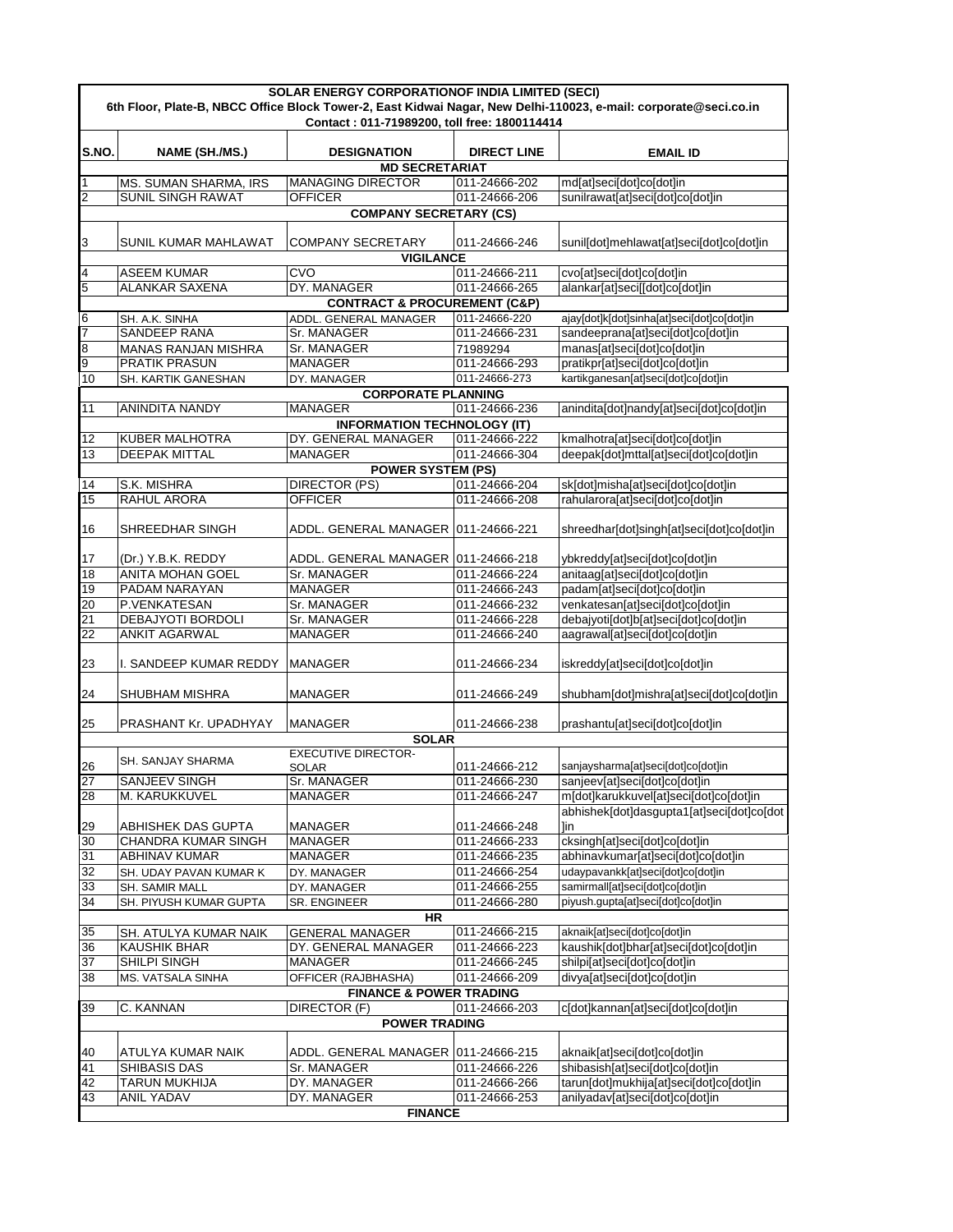| 44 | <b>S.K. GUPTA</b>         | ADDL. GENERAL MANAGER 1011-24666-214 |               | shaileshgupta[at]seci[dot]co[dot]in    |
|----|---------------------------|--------------------------------------|---------------|----------------------------------------|
|    |                           |                                      |               |                                        |
| 45 | <b>ISHWAR MADIWAL</b>     | ADDL, GENERAL MANAGER 011-24666-219  |               | ishwar[at]seci[dot]co[dot]in           |
| 46 | <b>SAURABH MAHESHWARI</b> | lSr. MANAGER                         | 011-24666-227 | saurabh[at]seci[dot]co[dot]in          |
| 47 | NIDHI JAIN                | <b>MANAGER</b>                       | 011-24666-241 | nidhijain[at]seci[dot]co[dot]in        |
| 48 | <b>ANUJA</b>              | <b>MANAGER</b>                       | 011-24666-242 | anuja[at]seci[dot]co[dot]in            |
| 49 | <b>JYOTI</b>              | DY, MANAGER                          | 011-24666-268 | jyoti[at]seci[dot]co[dot]in            |
| 50 | <b>JASMINE NATH</b>       | DY, MANAGER                          | 011-24666-264 | jasmine[dot]nath[at]seci[dot]co[dot]in |
| 51 | <b>AJIT SHARMA</b>        | DY. MANAGER                          | 011-24666-263 | ajit[at]seci[dot]co[dot]in             |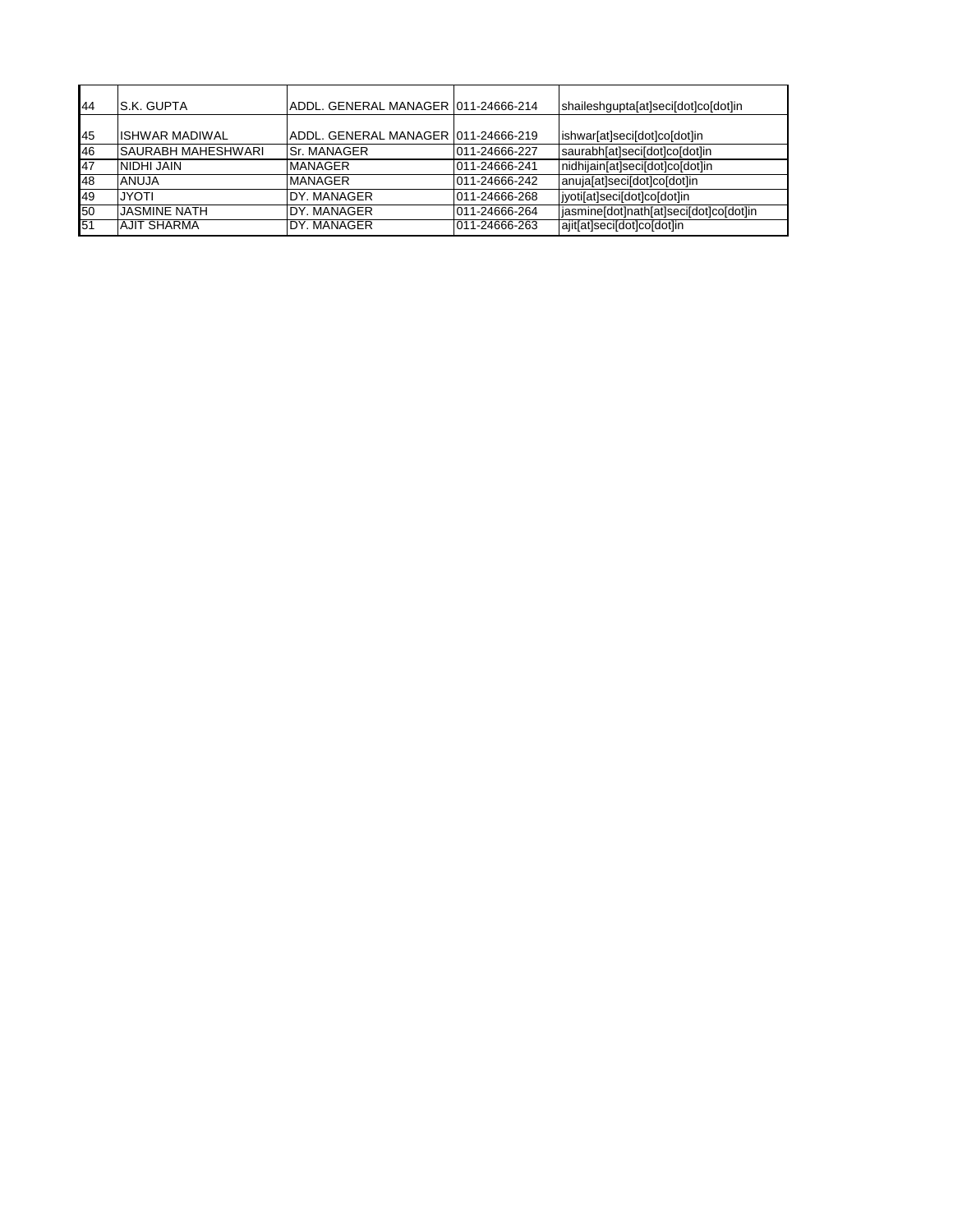#### **INDIAN RENEWABLE ENERGY DEVELOPMENT AGENCY LIMITED**

### **Registered Office:1st Floor, East Court, India Habitat Centre, Lodhi Road, New Delhi – 110 003**

Tel: 24682206 to 19 | Fax: 2468 2202

Corporate Office: 3rd Floor, August Kranti Bhawan, Bhikaiji Cama Place, New Delhi – 110 066 [Te](http://www.ireda.in/)l: 011 - 26717400 – 13 | Fax: 011 26717 416 | Email: cmd[at]ireda[dot]in www[dot]ireda[dot]in

| S.NO.                       | NAME (Sh./Ms.)                      | <b>OFFICE NO.</b>                       | E-MAIL ID.                   |  |  |
|-----------------------------|-------------------------------------|-----------------------------------------|------------------------------|--|--|
|                             |                                     | <b>CHAIRMAN &amp; MANAGING DIRECTOR</b> |                              |  |  |
|                             |                                     | <b>IHC Office:</b>                      |                              |  |  |
|                             |                                     | 24682202 (Fax)                          |                              |  |  |
| $\mathbf 1$                 | <b>PRADIP KUMAR DAS</b>             | <b>AKB Office</b>                       | cmd[at]ireda[dot]in          |  |  |
|                             |                                     | 26717414/26717415                       |                              |  |  |
|                             |                                     | 26717416 (Fax)                          |                              |  |  |
|                             |                                     | <b>DIRECTOR (TECHNICAL)</b>             |                              |  |  |
| $\overline{2}$              | <b>CHINTAN SHAH</b>                 | 011-26717436                            | cnshah[at]ireda[dot]in       |  |  |
|                             |                                     | <b>CHIEF VIGILANCE OFFICER</b>          |                              |  |  |
| S                           | <b>MRS MANISHA SAXENA</b>           | 011-24682221                            | cvo[at]ireda[dot]in          |  |  |
|                             |                                     | <b>GENERAL MANAGER (TS)</b>             |                              |  |  |
| $6\overline{6}$             | <b>SOM PAL</b>                      | 011-24654585                            | sompal[at]ireda[dot]in       |  |  |
| <b>GENERAL MANAGER (HR)</b> |                                     |                                         |                              |  |  |
| $\overline{7}$              | DR. P SREENIVASAN                   | 011-24682346                            | psreenivasan[at]ireda[dot]in |  |  |
|                             |                                     | <b>GENERAL MANAGER</b>                  |                              |  |  |
| 8                           | Dr. RAMESH CHANDRA<br><b>SHARMA</b> | 011-26717431                            | rcsharma[at]ireda[dot]in     |  |  |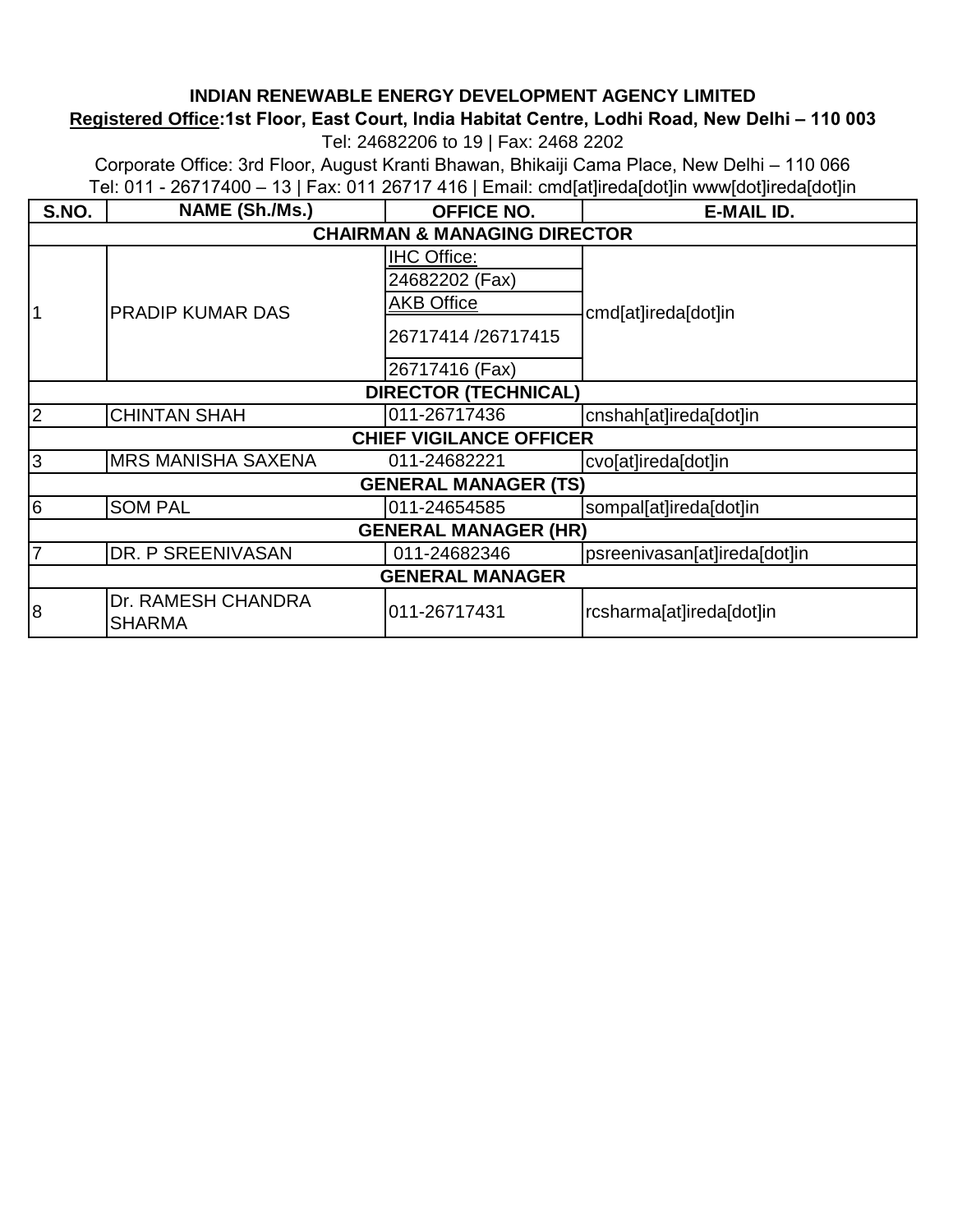| <b>MISCELLANEOUS</b>                               |                |  |  |  |
|----------------------------------------------------|----------------|--|--|--|
| M/s Softlabs Solutions (Computer/Printers/Scanner) |                |  |  |  |
| Sonal                                              | 7838094236     |  |  |  |
| Hamid                                              | 9718861380     |  |  |  |
| M/s Gurusons Pvt. Ltd. (Telephone)                 |                |  |  |  |
| <b>Babu Ram</b>                                    | 9958304533     |  |  |  |
| M/s Balmer Lawrie & Co. Ltd.                       | 18002002300    |  |  |  |
| International                                      | 46412206-09    |  |  |  |
|                                                    | 46412201-05    |  |  |  |
| <b>Domestic</b>                                    | 24321525 (Fax) |  |  |  |
|                                                    | 46412235       |  |  |  |
| M/s Integrated Technologies Ltd.                   |                |  |  |  |
| Complaints                                         | 011-42381305   |  |  |  |
|                                                    | 011-45081305   |  |  |  |
| Toner                                              | 8448890706     |  |  |  |
| Karan Deep Rana                                    | 9810255309     |  |  |  |
| <b>M/s Arora Reporgraphic</b>                      | 29239216       |  |  |  |
|                                                    | 29231688       |  |  |  |
| <b>M/s Aircool (Water Cooler)</b>                  | 9999316538     |  |  |  |
|                                                    | 9540911016     |  |  |  |
| M/s Flower Galaxy (Mr. Manoj Prop)                 | 9958045741     |  |  |  |
|                                                    | 9958779826     |  |  |  |
|                                                    | 9891793535     |  |  |  |
| <b>M/s Dhawan Caterers &amp; Decorators</b>        | 9810124035     |  |  |  |
| Tata Sky (Mr Anil Yadav)                           | 9968825825     |  |  |  |
| Tata Sky (Mr. Ratnakar)                            | 9990587652     |  |  |  |
| <b>Aryan Security Services</b>                     |                |  |  |  |
| Rajesh Kumar (House Keeping Supervisor)            | 8448363065     |  |  |  |
| <b>VTI Security Services</b>                       | 9328203997     |  |  |  |
|                                                    | 9996055444     |  |  |  |
| <b>CPWD (CIVIL)</b>                                |                |  |  |  |
| Superintendent Chief (CIVIL)                       | 23379658       |  |  |  |
| JE (CIVIL)/ AE (CIVIL)                             | 24369647       |  |  |  |
| <b>CPWD (ELECTRICAL)</b>                           |                |  |  |  |
| <b>EXECUTIVE ENGINEER (FOR PT. DEEN)</b>           | 24367152       |  |  |  |
| DAYAL ANTODAYA BHAWAN & BLOCK NO.                  |                |  |  |  |
| 14)                                                | 24364708       |  |  |  |
| <b>AE [E]</b>                                      | 24361434       |  |  |  |
| JE [E]                                             | 24360040       |  |  |  |
| <b>ELECTRICIAN</b>                                 | 9454656782     |  |  |  |
| <b>ELECTRICIAN</b><br>9560518240                   |                |  |  |  |
| <b>CPWD (HORTICULTURE)</b>                         |                |  |  |  |
| <b>DIRECTOR</b>                                    | 23378774       |  |  |  |
| <b>EXECUTIVE ENGINEER</b>                          | 23370919       |  |  |  |
| JE                                                 | 23378461       |  |  |  |